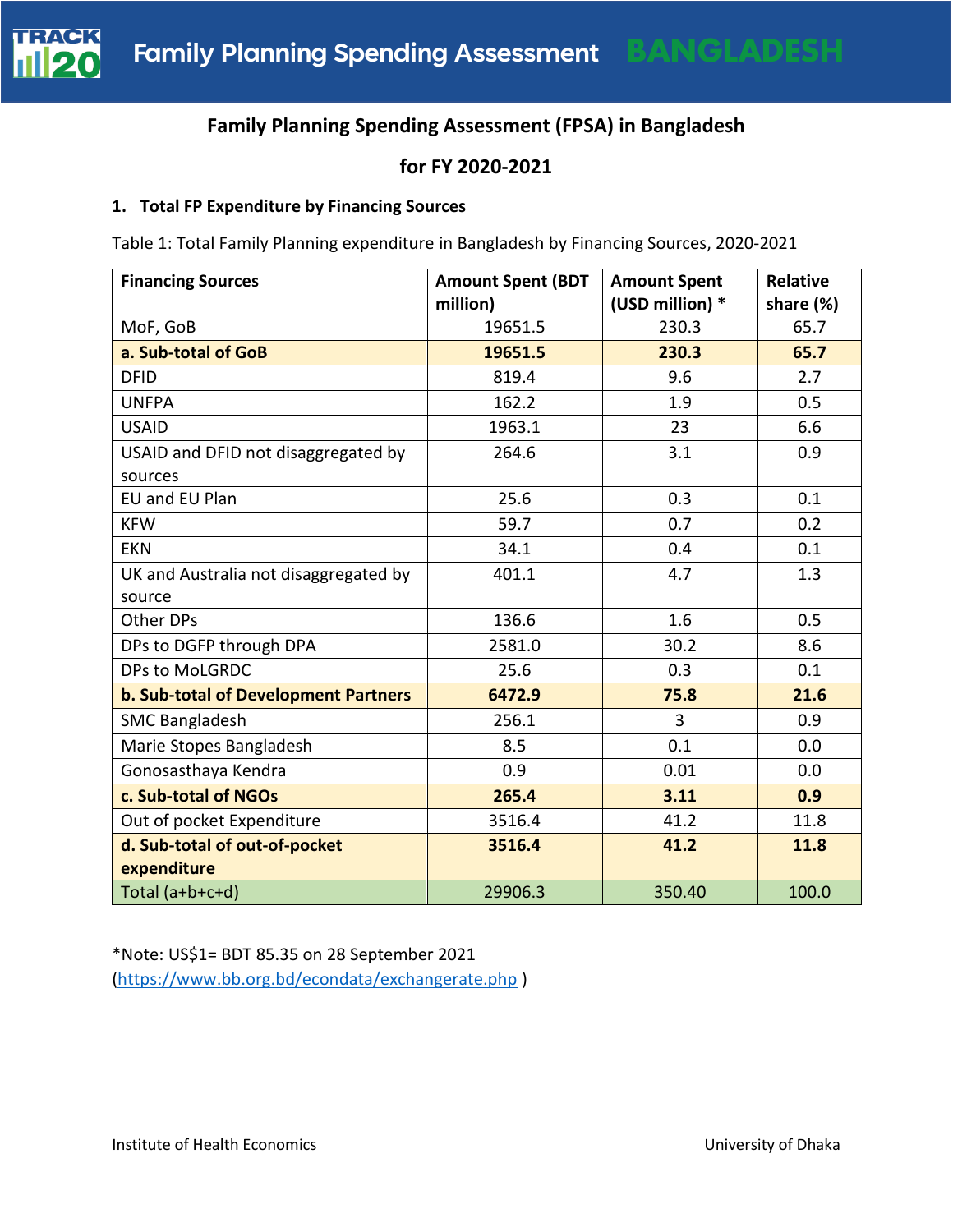#### **2. Total FP Expenditure by Financing Agents**

Table 2: Total Family Planning Expenditure of Bangladesh by Financing Agents, 2020-2021

| <b>Financing</b>          | <b>Financing Agents</b> | <b>Amount Spent</b> | <b>Amount Spent</b> | <b>Relative</b> |
|---------------------------|-------------------------|---------------------|---------------------|-----------------|
| <b>Sources</b>            |                         | (BDT million)       | (USD million) *     | Share (%)       |
| MoF, GoB                  | FP wing of MoHFW        | 1,145.7             | 13.4                | 3.8             |
|                           | DGFP (MoHFW)            | 17,539.2            | 205.5               | 58.6            |
|                           | <b>HED</b>              | 339.9               | 4.0                 | 1.1             |
|                           | <b>NIPORT</b>           | 506.5               | 5.9                 | 1.7             |
|                           | <b>BAVS</b>             | 120.3               | 1.4                 | 0.4             |
| a. Sub-total of GoB       |                         | 19,651.5            | 230.2               | 65.7            |
| Development               | DGFP, MoHFW             | 2,581.0             | 30.2                | 8.6             |
| Partners (DPs)            | MoLGRDC, UPHSDP         | 25.6                | 0.3                 | 0.1             |
|                           | <b>NGOs</b>             | 3,866.4             | 45.3                | 12.9            |
| b. Sub-total of DPs       |                         | 6,472.9             | 75.8                | 21.6            |
| <b>NGOs</b>               | NGOs (SMC Bangladesh,   | 265.4               | 3.1                 | 0.9             |
|                           | Marie Stopes            |                     |                     |                 |
|                           | Bangladesh              |                     |                     |                 |
|                           | Ganosasthaya Kendra)    |                     |                     |                 |
| c. Sub-total of NGOs      |                         | 265.4               | 3.1                 | 0.9             |
| Out of Pocket Expenditure |                         | 3,516.4             | 41.2                | 11.8            |
|                           |                         |                     |                     |                 |
| d. Sub-total of           |                         | 3,516.4             | 41.2                | 11.8            |
| <b>Out-of-Pocket</b>      |                         |                     |                     |                 |
| <b>Expenditure</b>        |                         |                     |                     |                 |
| Total (a+b+c+d)           |                         | 29,906.3            | 350.4               | 100.0           |

\*Note: US\$1= BDT 85.35 on 28 September, 2021 [\(https://www.bb.org.bd/econdata/exchangerate.php](https://www.bb.org.bd/econdata/exchangerate.php) )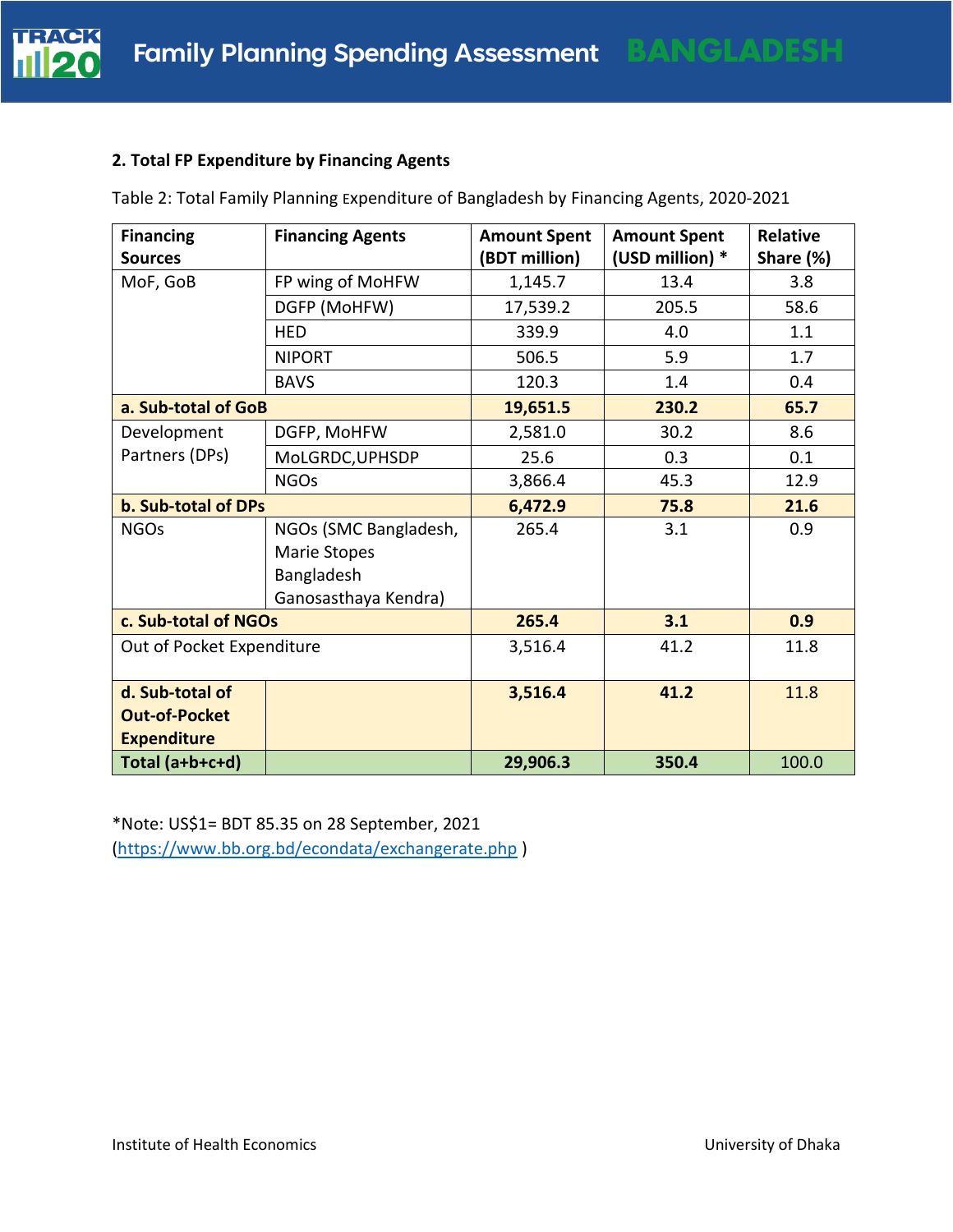#### **3. Total FP Expenditure by Service Providers**

Table 3: Total Family Planning expenditures by Service Provider, 2020-2021

| <b>Service Providers</b>                                       | <b>Amount spent</b><br>(BDT million) | <b>Amount Spent</b><br>(USD million) * | <b>Relative</b><br>share (%) |
|----------------------------------------------------------------|--------------------------------------|----------------------------------------|------------------------------|
| 1.FP wing of MoHFW                                             | 1,145.7                              | 13.4                                   | 3.8                          |
| 2.DGFP                                                         | 8,676.0                              | 101.7                                  | 29.0                         |
| 3.HED                                                          | 339.9                                | 4.0                                    | 1.1                          |
| 4. Divisional Director Office of FP                            | 25.7                                 | 0.3                                    | 0.1                          |
| 5.DDFP Office                                                  | 581.9                                | 6.8                                    | 1.9                          |
| a. Administrative wing of FP services<br>$(1+2+3+4+5)$         | 10,769.1                             | 126.2                                  | 36.0                         |
| 6. MCWC at district level                                      | 94.7                                 | 1.1                                    | 0.3                          |
| 7.UFPO office                                                  | 10,421.7                             | 122.1                                  | 34.8                         |
| 8. Metro Thana                                                 | 227.7                                | 2.7                                    | 0.8                          |
| 9. Others Hospital and Dispensaries                            | 6.2                                  | 0.1                                    | 0.0                          |
| b. FP service providing public facilities                      | 10,750.3                             | 126.0                                  | 35.9                         |
| $(6+7+8+9)$                                                    |                                      |                                        |                              |
| 10.BAVS                                                        | 120.3                                | 1.4                                    | 0.4                          |
| 11.NIPORT                                                      | 506.5                                | 5.9                                    | 1.7                          |
| 12.FWVTI                                                       | 23.1                                 | 0.3                                    | 0.1                          |
| 13.MCHTI                                                       | 31.4                                 | 0.4                                    | 0.1                          |
| 14. MFSTC                                                      | 31.9                                 | 0.4                                    | 0.1                          |
| c. FP service-related public institution<br>$(10+11+12+13+14)$ | 713.1                                | 8.4                                    | 2.4                          |
| 15.FP services through MoLGRDC by NGOs                         | 25.6                                 | 0.3                                    | 0.1                          |
| 16.NGOs (national & international)                             | 4,131.8                              | 48.4                                   | 13.8                         |
| d. NGOs as FP service provider (15+16)                         | 4,157.4                              | 48.7                                   | 13.9                         |
| 17. Pharmacies and other stores                                | 3,516.4                              | 41.2                                   | 11.8                         |
| e. Pharmacies and other drug stores (17)                       | 3,516.4                              | 41.2                                   | 11.8                         |
| Total FP Expenditure (a+b+c+d+e)                               | 29,906.3                             | 350.4                                  | 100.0                        |

\*Note: US\$1= BDT 85.35 on 28 September, 2021 [\(https://www.bb.org.bd/econdata/exchangerate.php](https://www.bb.org.bd/econdata/exchangerate.php) )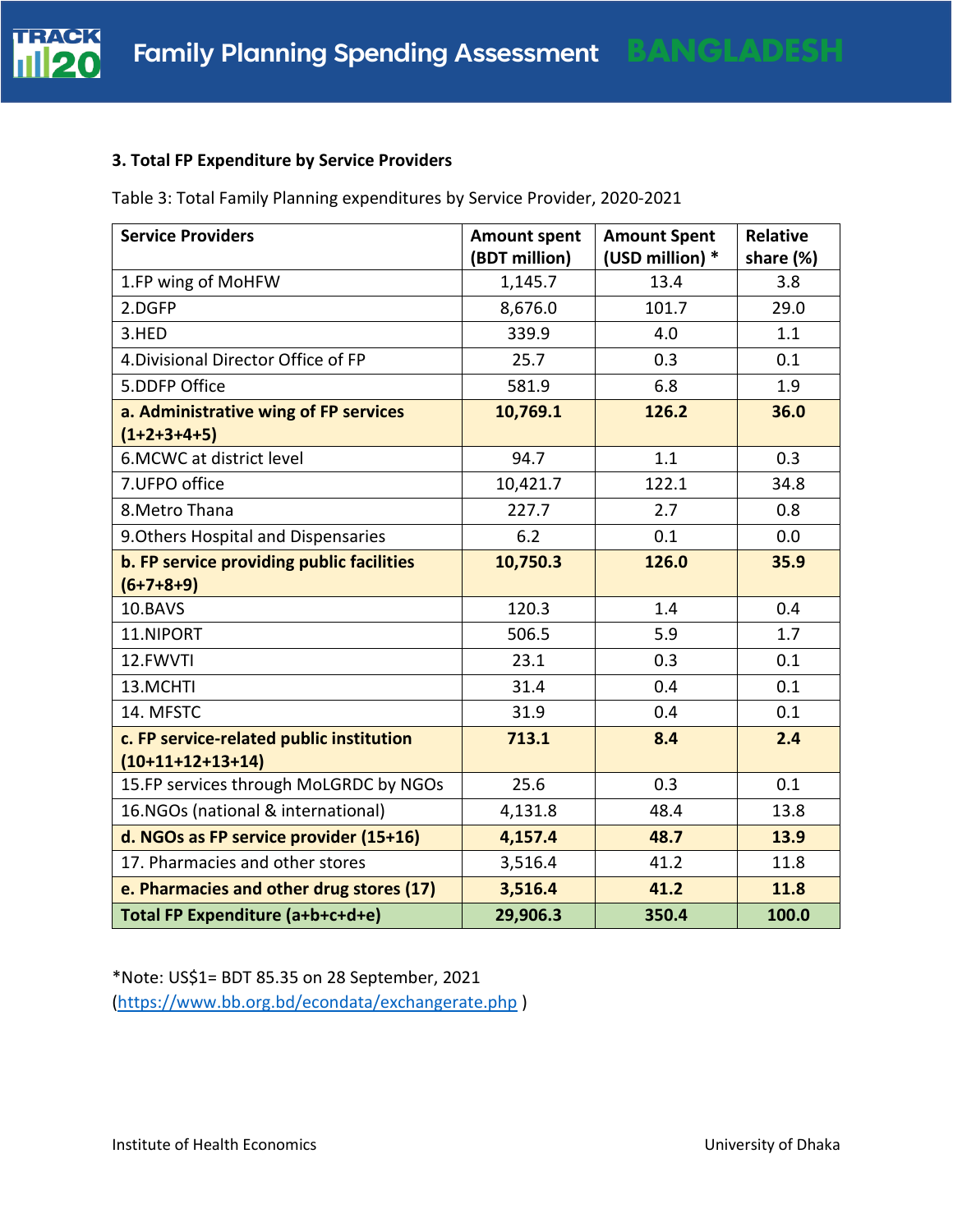

## **4. Total FP Expenditure by Spending Categories**

| <b>Service categories</b>                                 | <b>Amount Spent</b><br>(BDT million) | <b>Amount Spent</b><br>(US\$ million) * | <b>Relative</b><br>Share (%) |
|-----------------------------------------------------------|--------------------------------------|-----------------------------------------|------------------------------|
| a. Contraceptives, consumable and<br>its related services | 4,753.9                              | 55.7                                    | 15.9                         |
| b. Program management and<br>administration               | 4,835.0                              | 56.6                                    | 16.2                         |
| c. Human Resources                                        | 18,735.1                             | 219.5                                   | 62.6                         |
| d. Enabling Environment                                   | 1,475.6                              | 17.3                                    | 4.9                          |
| e. FP related research                                    | 106.9                                | 1.3                                     | 0.4                          |
| Total $(a+b+c+d+e)$                                       | 29,906.3                             | 350.4                                   | 100.0                        |

Table 4: Total Family Planning expenditure of Bangladesh by Spending Categories, 2020-2021

\*Note: US\$1= BDT 85.35 on 28 September, 2021 [\(https://www.bb.org.bd/econdata/exchangerate.php](https://www.bb.org.bd/econdata/exchangerate.php) )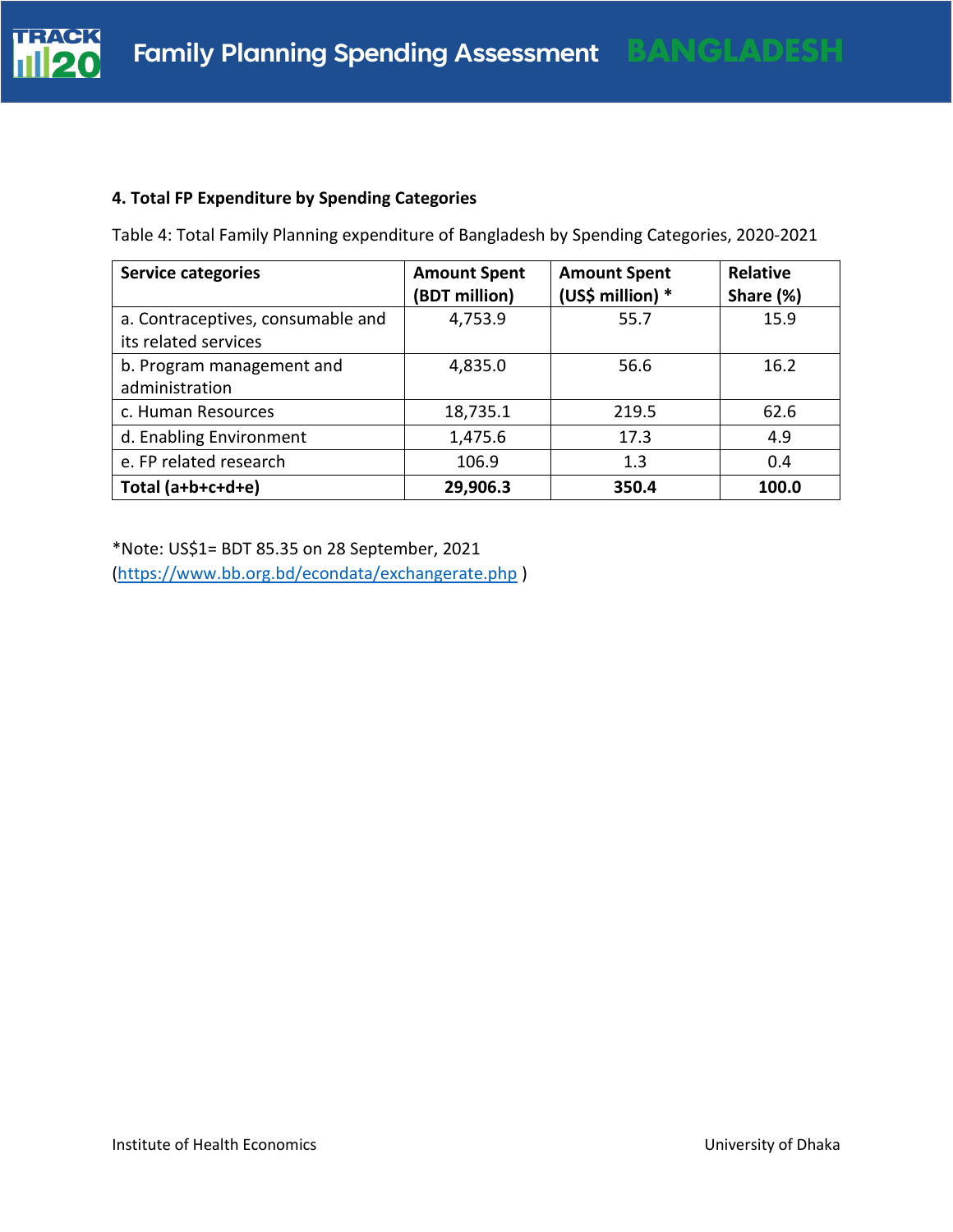

## **5. Inputs/Production Factors/Objects of Expenditures**

Table 5: Total FP expenditure of Bangladesh by Inputs/Production Factor for FY 2020-21

| <b>Family Planning Production Factors</b>                           | Value (USD) | % Of total |
|---------------------------------------------------------------------|-------------|------------|
| a. Contraceptives, consumable and its related services              | 55.7        | 15.9       |
| Condom                                                              | 6.9         | 2.0        |
| Pills                                                               | 22.9        | 6.5        |
| Injectables                                                         | 6.1         | 1.7        |
| <b>IUD</b>                                                          | 2.1         | 0.6        |
| Implants                                                            | 9.7         | 2.8        |
| <b>NSV</b>                                                          | 0.5         | 0.1        |
| Tubectomy                                                           | 0.6         | 0.2        |
| Other FP related MSR & Equipment                                    | 6.8         | 2.0        |
| b. Program management and administration                            | 56.6        | 16.2       |
| Planning, coordination, management                                  | 5.4         | 1.5        |
| Monitoring & Evaluation                                             | 0.4         | 0.1        |
| Upgrading and Provision of FP Medical Equipment (Purchase)          | 5.8         | 1.7        |
| Upgrading and Construction of Infrastructure                        | 0.8         | 0.2        |
| Office Equipment (Other than FP related)                            | 10.6        | 3.0        |
| Printing & Photocopy                                                | 2.4         | 0.7        |
| Rent, Tax & Registration                                            | 1.2         | 0.4        |
| Utilities                                                           | 3.3         | 1.0        |
| <b>Repair and Maintenance</b>                                       | 14.4        | 4.1        |
| <b>Transport and Travel Cost</b>                                    | 10.6        | 3.0        |
| <b>Fuel Cost</b>                                                    | 1.7         | 0.5        |
| Others                                                              | 0.0         | 0.0        |
| c. Human Resources                                                  | 219.5       | 62.6       |
| Salary & Allowances                                                 | 210.0       | 59.9       |
| <b>Training and Capacity Building</b>                               | 5.0         | 1.4        |
| Monetary Inception for Provider (Doctors, nurses & other<br>staffs) | 4.5         | 1.3        |
| d. Enabling Environment                                             | 17.3        | 4.9        |
| Advertising                                                         | 6.6         | 1.9        |
| Books, Journals & Publications                                      | 1.6         | 0.5        |
| FP Specific Institutional Development                               | 0.1         | 0.0        |
| Seminar, Workshop, Conference                                       | 2.2         | 0.6        |
| Monetary Inceptive for Clients & Broker                             | 6.4         | 1.8        |
| Other incentive for client                                          | 0.5         | 0.2        |
| e. FP related research                                              | 1.3         | 0.4        |
| Total FP Expenditure (a+b+c+d+e)                                    | \$350.4     | 100%       |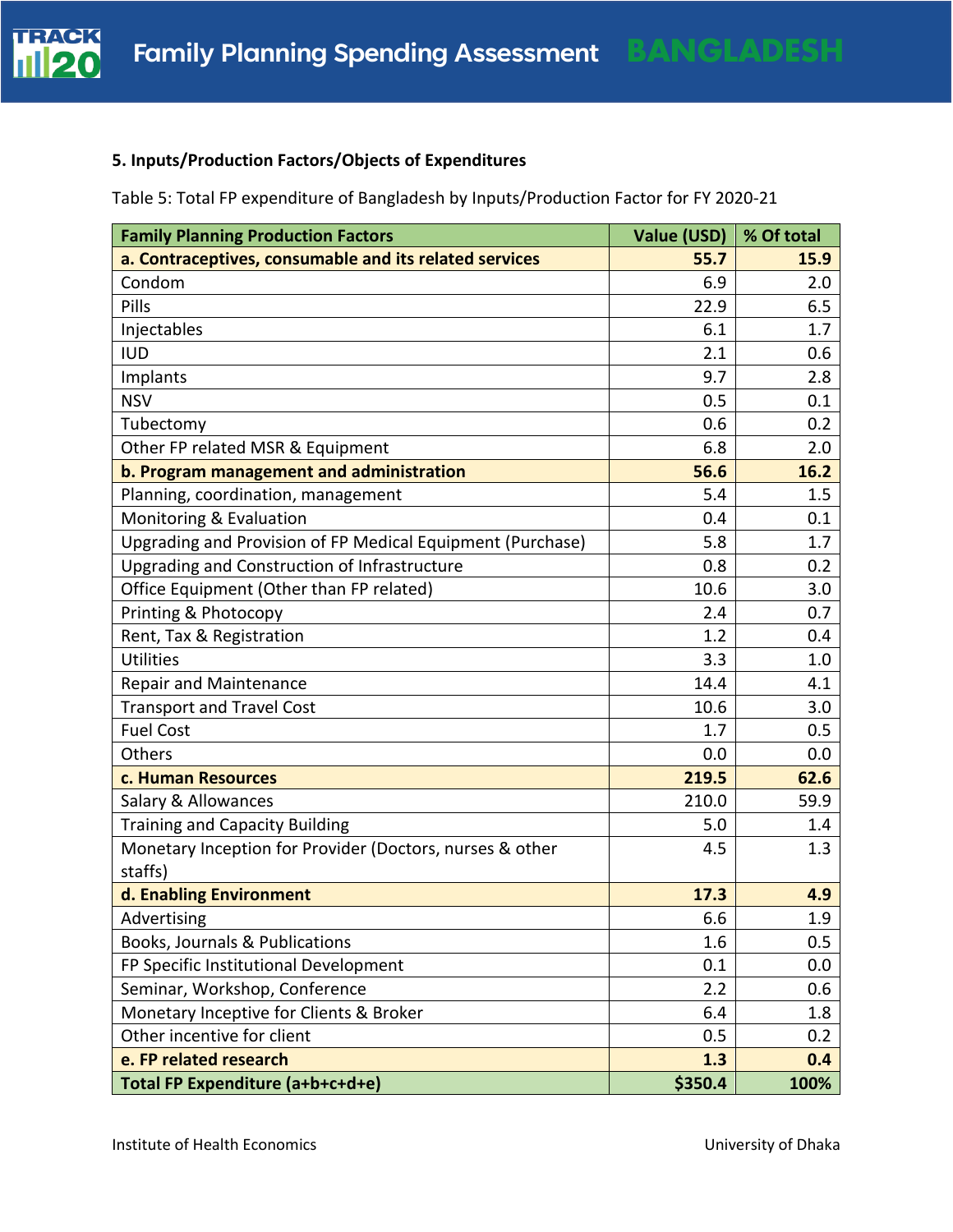

## **6. Fund Flows for Providing Family Planning Services in Bangladesh for FY 2020-21**

#### **7. Estimation Method - FP Shared Expenditures**

In Bangladesh, DGFP provides FP services comprehensively through FP Field Service Delivery Operation Plan. DGFP also provides FP services through Maternal and Child Welfare Center (MCWC) and Upazila Family Planning Office (UFPO) with maternal health, child health, reproductive health, nutrition services, etc. However, the issue of shared expenditure is applicable for both aspects.

To calculate FP shared expenditure of HR, we collected the time allocation data of each category of HR for FP activities from all types of entities. We estimated the average magnitude of the percentage of time given for FP services by each category of HR. Then we calculated the expenditure for FP activities of each category of HR by multiplying the estimated magnitude with their annual average salary and allowances.

For calculating the shared office/ operation expenditure of family planning activities, we multiplied the total annual office expenses with the ratio of time allocation of HR used for calculating the shared expenditure of FP activities.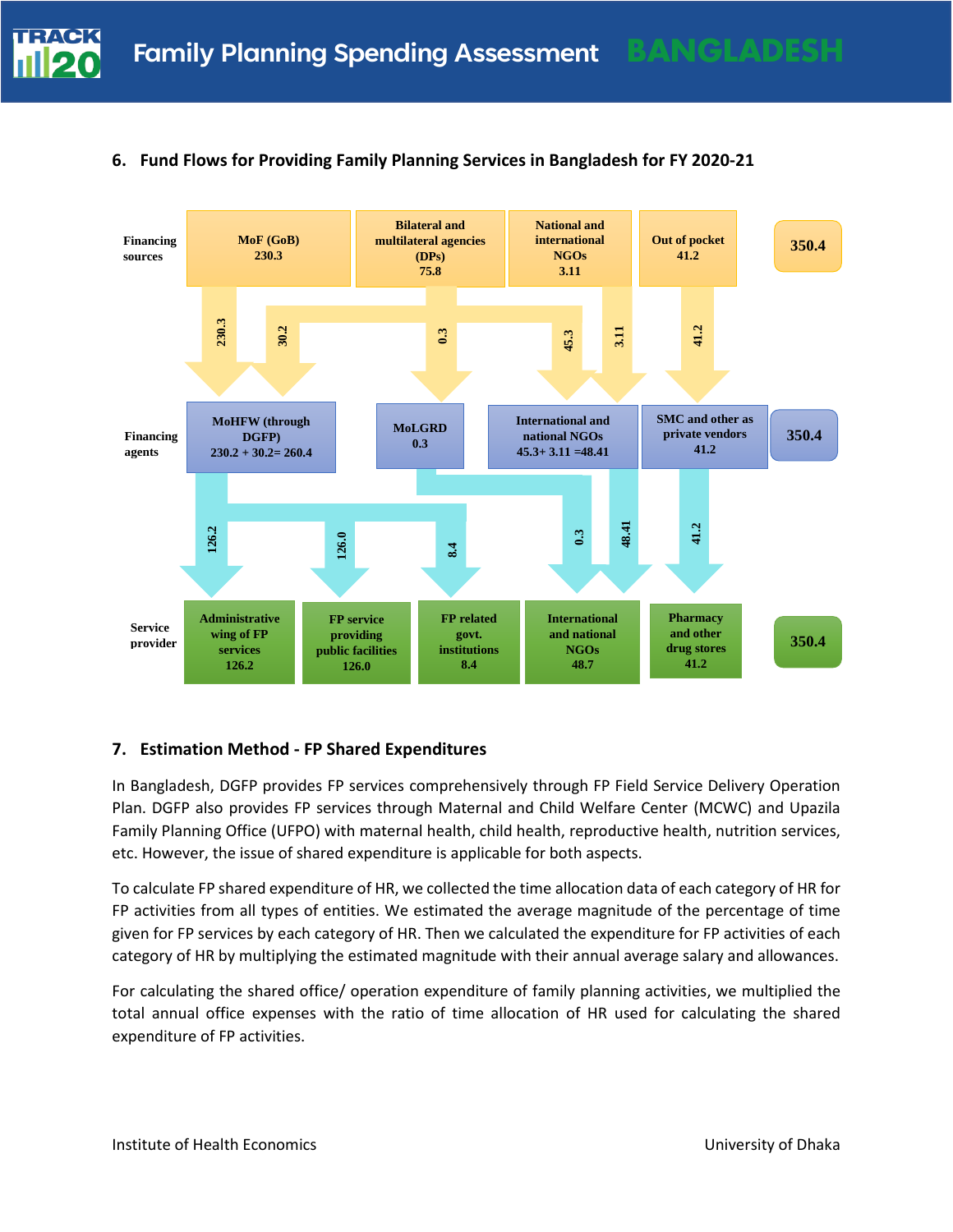

## 8. **Comparison Table of All Financing Sources Estimates from Previous FPSAs and the Current 2020 FPSA**

Table 6: Comparison of Total Family Planning expenditure in Bangladesh by Financing Sources between FY 2015-2016 and FY 2020-2021

|                                                      | FY2015-2016         |           | FY2020-2021         |           |  |
|------------------------------------------------------|---------------------|-----------|---------------------|-----------|--|
| <b>Financing Sources</b>                             | <b>Amount Spent</b> | Relative  | <b>Amount Spent</b> | Relative  |  |
|                                                      | (USD million)       | share (%) | (USD million)       | share (%) |  |
| MoF, GoB                                             | 224.6               | 66.0      | 230.3               | 65.7      |  |
| a. Sub-total of GoB                                  | 224.6               | 66.0      | 230.3               | 65.7      |  |
| <b>DFID</b>                                          | 9.6                 | 2.8       | 9.6                 | 2.7       |  |
| <b>UNFPA</b>                                         | 1.9                 | 0.6       | 1.9                 | 0.5       |  |
| <b>USAID</b>                                         | 26                  | 7.6       | 23                  | 6.6       |  |
| USAID and DFID not disaggregated                     | 3.1                 | 0.9       | 3.1                 | 0.9       |  |
| by sources                                           |                     |           |                     |           |  |
| EU and EU Plan                                       | 0.3                 | 0.1       | 0.3                 | 0.1       |  |
| <b>KFW</b>                                           | 0.7                 | 0.2       | 0.7                 | 0.2       |  |
| <b>EKN</b>                                           | 0.4                 | 0.1       | 0.4                 | 0.1       |  |
| UK and Australia not                                 | 4.7                 | 1.4       | 4.7                 | 1.3       |  |
| disaggregated by source                              |                     |           |                     |           |  |
| Other DPs                                            | 1.6                 | 0.5       | 1.6                 | 0.5       |  |
| DPs to DGFP through DPA                              | $\overline{4}$      | 1.2       | 30.2                | 8.6       |  |
| DPs to MoLGRDC                                       | 0.3                 | 0.1       | 0.3                 | 0.1       |  |
| b. Sub-total of Development<br><b>Partners (DPs)</b> | 52.7                | 15.5      | 75.8                | 21.6      |  |
| <b>SMC Bangladesh</b>                                | 21.3                | 6.3       | 3                   | 0.9       |  |
| Marie Stopes Bangladesh                              | 0.1                 | 0.0       | 0.1                 | 0.0       |  |
| Gonosasthaya Kendra                                  | $\mathbf 0$         | 0.0       | 0.01                | 0.0       |  |
| c. Sub-total of NGOs                                 | 22                  | 6.5       | 3.11                | 0.9       |  |
| Out of pocket Expenditure                            | 41.2                | 12.1      | 41.2                | 11.8      |  |
| d. Sub-total of out-of-pocket<br>expenditure         | 41.2                | 12.1      | 41.2                | 11.8      |  |
| Grand Total (a+b+c+d)                                | 340.4               | 100.00    | 350.40              | 100.0     |  |

Table 7: Comparison of Family Planning expenditure of Bangladesh by Financing Source from government sources among FY 2015-16, FY 2018-19, FY2019-20, and FY2020-2021

|                | FY2015-16           | FY 2018-19          | FY 2019-20          | FY 2020-21          |
|----------------|---------------------|---------------------|---------------------|---------------------|
| Source of Fund | <b>Amount Spent</b> | <b>Amount Spent</b> | <b>Amount Spent</b> | <b>Amount Spent</b> |
|                | (US\$ million)      | (US\$ million)      | (US\$ million)      | (US\$ million)      |
| MoF (GoB)      | 224.6               | 262.90              | 229.0               | 230.3               |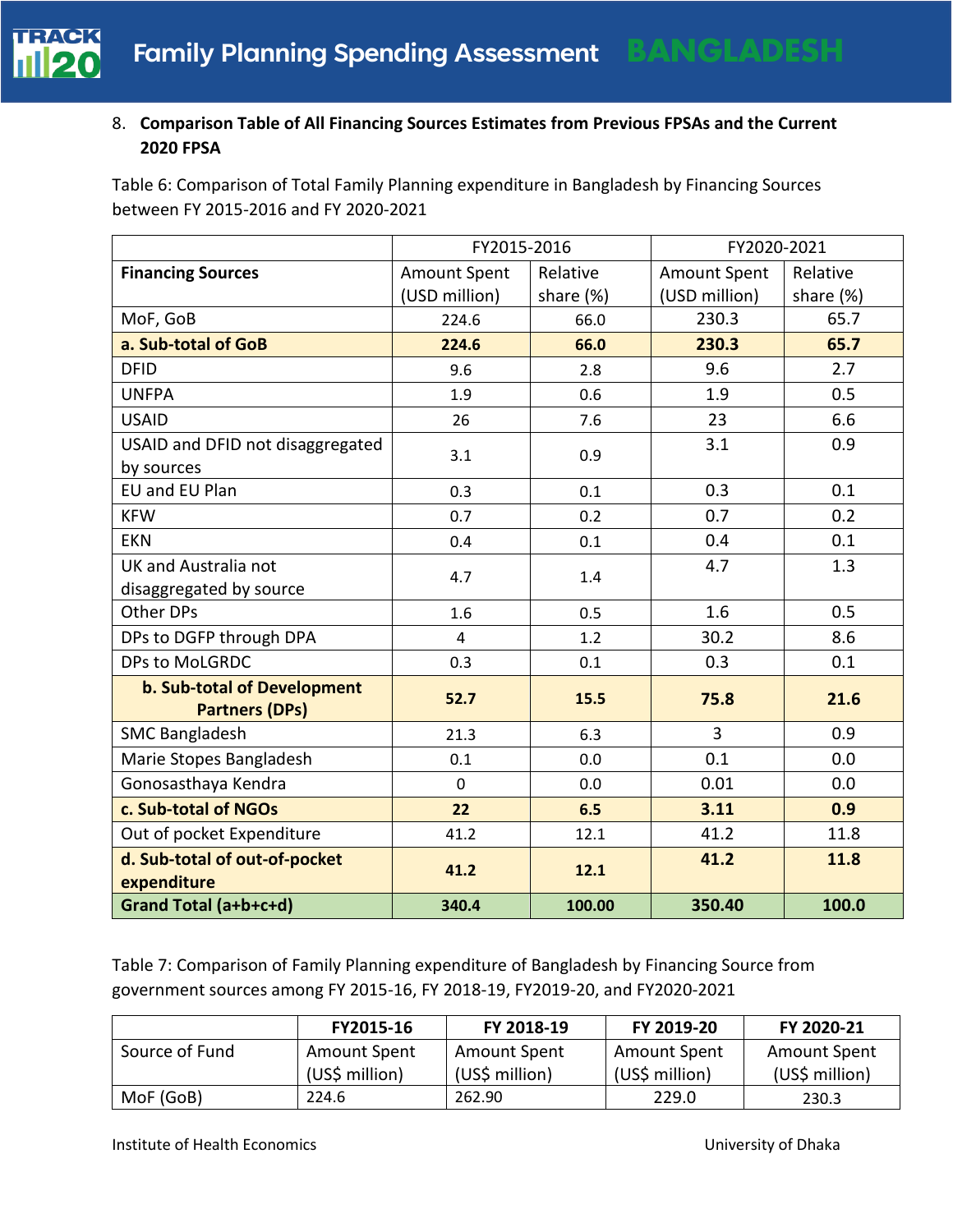

| . | 224.6 | 62.90<br>76,<br>_____ | າາດ<br>44J.U | 230.3 |
|---|-------|-----------------------|--------------|-------|

# **9. Comparison Table of Estimates of GoB Expenditures for Inputs/Factors of Production from Previous FPSAs and the Current FPSA**

Table 8: Comparison of family planning expenditure of Bangladesh **from GoB sources** by inputs/factors of production among FY 2015-16, FY 2018-19, FY 2019-20, and FY 2020-2021

|                      | FY 2015-16 |          | FY 2018-19         |          |                    | FY 2019-20 |                    | FY 2020-21 |
|----------------------|------------|----------|--------------------|----------|--------------------|------------|--------------------|------------|
| FP expenditure       | Amount     | Relative | Amount             | Relative | Amount             | Relative   | Amount             | Relative   |
| by inputs/ factors   | spent      | share    | spent              | share    | spent              | share      | spent              | share      |
| of production        | (US\$      | (%)      | (US <sub>5</sub> ) | (%)      | (US <sub>5</sub> ) | (%)        | (US <sup>2</sup> ) | (%)        |
|                      | million)   |          | million)           |          | million)           |            | million)           |            |
| a.Contraceptives,    |            |          |                    |          |                    |            |                    |            |
| <b>Consumables</b>   | 82.14      | 36.58    | 31.50              | 11.98    | 30.86              | 13.48      | 28.42              | 12.34      |
| and its related      |            |          |                    |          |                    |            |                    |            |
| services             |            |          |                    |          |                    |            |                    |            |
| Condom               | 3.58       | 1.59     | 3.64               | 1.38     | 3.52               | 1.54       | 3.20               | 1.39       |
| Pills                | 12.84      | 5.72     | 11.51              | 4.38     | 11.29              | 4.93       | 9.92               | 4.31       |
| Injectable           | 7.18       | 3.20     | 5.99               | 2.28     | 5.40               | 2.36       | 5.16               | 2.24       |
| <b>IUD</b>           | 8.66       | 3.86     | 0.39               | 0.15     | 0.34               | 0.15       | 0.30               | 0.13       |
| Implants             | 4.01       | 1.78     | 9.32               | 3.54     | 9.74               | 4.25       | 9.22               | 4.00       |
| <b>NSV</b>           | 3.56       | 1.59     | 0.07               | 0.03     | 0.06               | 0.02       | 0.04               | 0.02       |
| Tubectomy            | 2.68       | 1.19     | 0.27               | 0.10     | 0.23               | 0.10       | 0.23               | 0.10       |
| Other FP related     |            |          |                    |          |                    |            |                    |            |
| MSR&                 | 39.64      | 17.65    | 0.30               | 0.11     | 0.27               | 0.12       | 0.35               | 0.15       |
| Equipment            |            |          |                    |          |                    |            |                    |            |
| b. Programme         |            |          |                    |          |                    |            |                    |            |
| Management &         | 12.01      | 5.35     | 50.51              | 19.21    | 37.16              | 16.23      | 41.63              | 18.08      |
| Administration       |            |          |                    |          |                    |            |                    |            |
| Planning,            |            |          |                    |          |                    |            |                    |            |
| coordination,        | 1.68       | 0.75     | 4.46               | 1.70     | 2.90               | 1.26       | 2.60               | 1.13       |
| management           |            |          |                    |          |                    |            |                    |            |
| Monitoring &         | 0.02       | 0.01     | 0.34               | 0.13     | 0.13               | 0.06       | 0.26               | 0.11       |
| Evaluation           |            |          |                    |          |                    |            |                    |            |
| Upgrading and        |            |          |                    |          |                    |            |                    |            |
| Provision of FP      |            |          |                    |          |                    |            |                    |            |
| Medical<br>Equipment | 0.00       | 0.00     | 9.29               | 3.53     | 3.53               | 1.54       | 5.56               | 2.41       |
| (Purchase)           |            |          |                    |          |                    |            |                    |            |
| Upgrading and        |            |          |                    |          |                    |            |                    |            |
| Construction of      | 0.01       | 0.00     | 0.78               | 0.30     | 0.00               | 0.00       | 0.00               | 0.00       |
| Infrastructure       |            |          |                    |          |                    |            |                    |            |